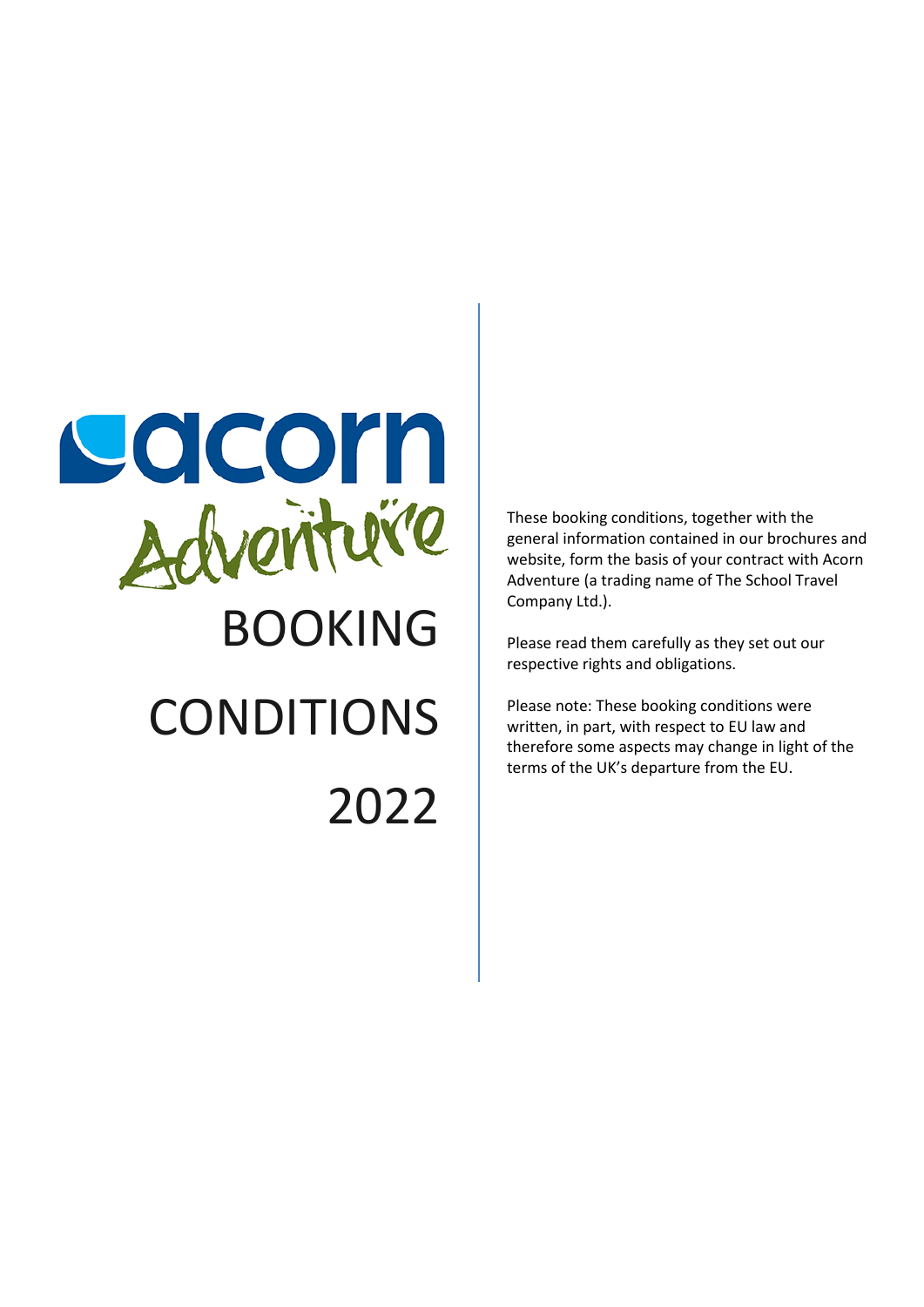In these booking conditions, "you" means the Party Leader and "your" means all persons named on the booking including anyone who is added or substituted at a later date. "The School Travel Company", "we", "us" and "our" means The School Travel Company Ltd; Registered in England No. 7691077; Registered address 22 Worcester Street, Stourbridge DY8 1AN, England.

# Table of Contents

### <span id="page-1-0"></span>**Travel Insurance**

Please note: Adequate and valid travel insurance is compulsory for all of our travellers, and it is a condition of accepting your booking that you agree you will have obtained adequate and valid travel insurance.

Often schools, local authorities, or academy trusts provide their own cover

We recommend you take out insurance as soon as your booking is confirmed.

We can provide you with the STF Travel Sure policy, provided by AXA via ABTA. For more information, please go to [travelsure.abta.com/stf](https://travelsure.abta.com/stf/)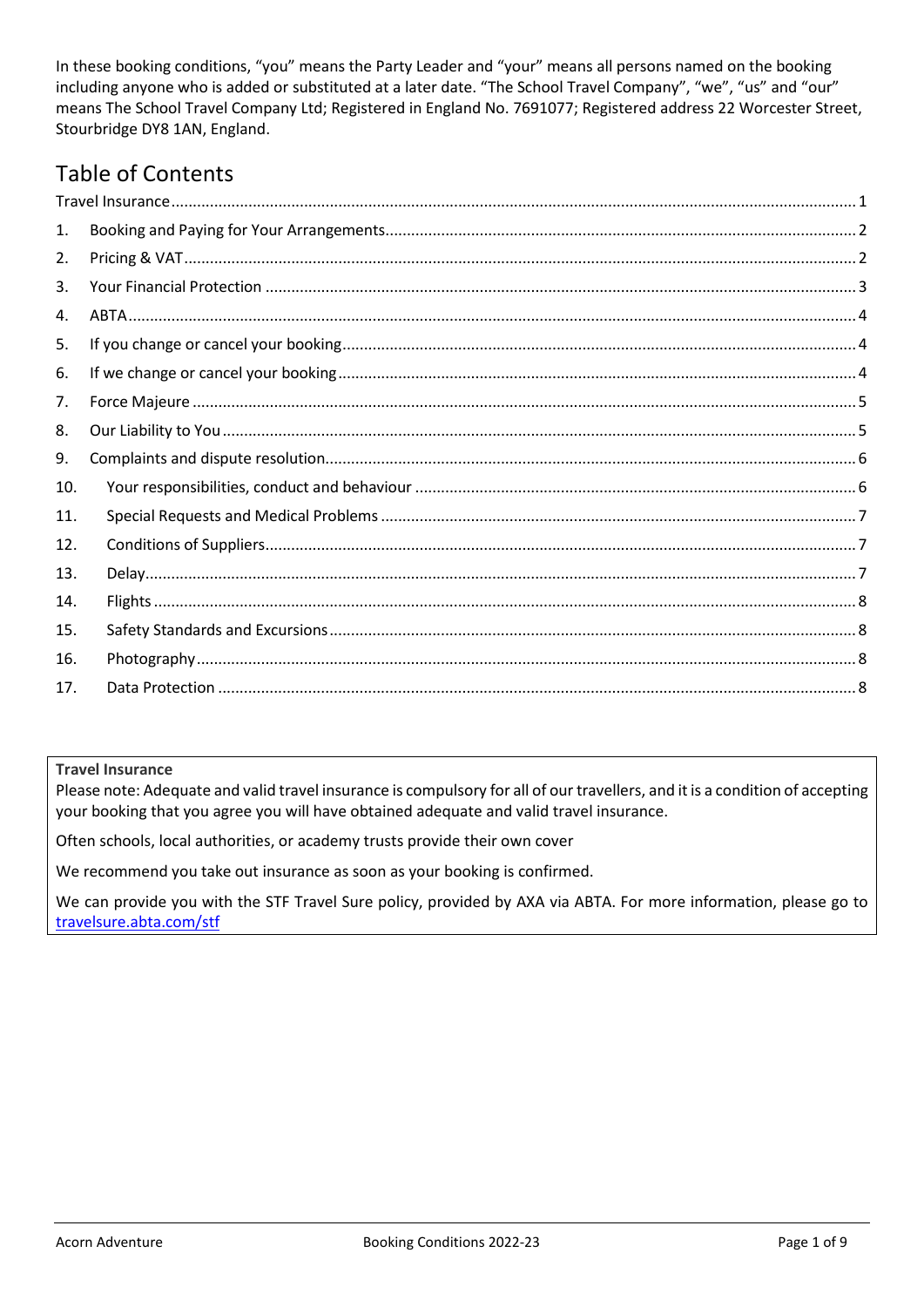# <span id="page-2-0"></span>**1. Booking and Paying for Your Arrangements**

- (a) You are responsible for making all payments to us. Please note that, if you are paying via your Local Authority, governing body, central agency, or similar, it is important that you make any necessary arrangements to ensure that all payments reach us within the time limits below, and inform us immediately you know this might not be possible.
- (b) In order to confirm your chosen holiday, a deposit of either £50 per paying party member for all overseas trips and UK trips of 4 nights, £25 per paying party member for UK weekends or £150 per paying party members for air tours (or full payment if booking within ten weeks of departure) must be paid at the time of booking. In order to secure particular flight fares, or non-refundable elements of tour payable by us to suppliers, we may require a higher deposit than normal to be paid at the time of booking. We will advise you of this before you confirm your booking.
- (c) A second deposit of 30% of the total booking price is due 8 weeks after confirmation of booking.
- (d) The full remaining balance must be received by us not less than 10 weeks prior to your departure date. This date will be shown on the Confirmation of Booking. Reminders are not normally sent. If you do not pay your second deposits or final payment by the dates specified this will be a breach of the contract between us entitling us to consider the booking as cancelled by you and to apply cancellation charges as set out in these booking conditions.
- (e) For all bookings taken within 10 weeks of departure, the total holiday cost must be paid, along with the signed Booking Form. A full Passenger Names list as per passport is required at the time of booking for the Insurance Company and airline (air tours).
- (f) The Booking Form must be signed by the first named person on the booking ("the Party Leader"). The Party Leader must be at least 18 years of age and the Party Leader must guarantee that he/she has the authority to accept and does accept on behalf of the party the terms of these booking conditions. The completed and signed Booking Form must then be sent to us together with the payments referred to above.
- (g) You are responsible for making all payments to us. Please note that, if you are paying via your Local Authority, governing body, central agency, or similar, it is important that youmake any necessary arrangements to ensure that all payments reach us within the time limits below, and inform us immediately you know this might not be possible.
- (h) No contract exists between you and the Company until we confirm your holiday by either dispatching a written confirmation to you or your travel agent or by giving a verbal confirmation (followed by written confirmation) if booking within 8 weeks of departure.
- (i) Deposit payments are not refundable, except where stated otherwise in these booking conditions. However, in some circumstances they can be reclaimed under the terms of some insurance policies, less any excess which applies.
- (j) This contract is made on the terms of these booking conditions, which are governed by English Law, and the jurisdiction of the English Courts. You may however, choose the law and jurisdiction of Scotland or Northern Ireland if you are resident in either of these countries and wish to do so.
- (k) Changes to these Booking Conditions or the General Information shown in our brochure will only be valid if confirmed in writing. If any information given on the confirmation or any other document appears to be incorrect or incomplete you must inform us as it may not be possible to make changes later. We regret that we cannot accept any liability if we are not notified of any inaccuracies in any document within ten days of our sending it out (or five days for tickets).

# <span id="page-2-1"></span>**2. Pricing & VAT**

- (a) The prices shown on our website/brochures were calculated on 13<sup>th</sup> August 2021 on the basis of known costs and exchange rate of £1 = €1.1769 (EUR), £1 = \$1.3807 (USD), and £1 = ₹102.5722 (INR) as shown in the HSBC Global Markets Daily Update on that date.
- (b) Most of our prices include VAT calculated under the Tour Operators' Margin Scheme (TOMS), the conditions of which do not permit us to issue invoices showing VAT as a separate element, nor you to reclaim VAT. Prices to some of our UK destinations do show the VAT element separately which may be reclaimable by you under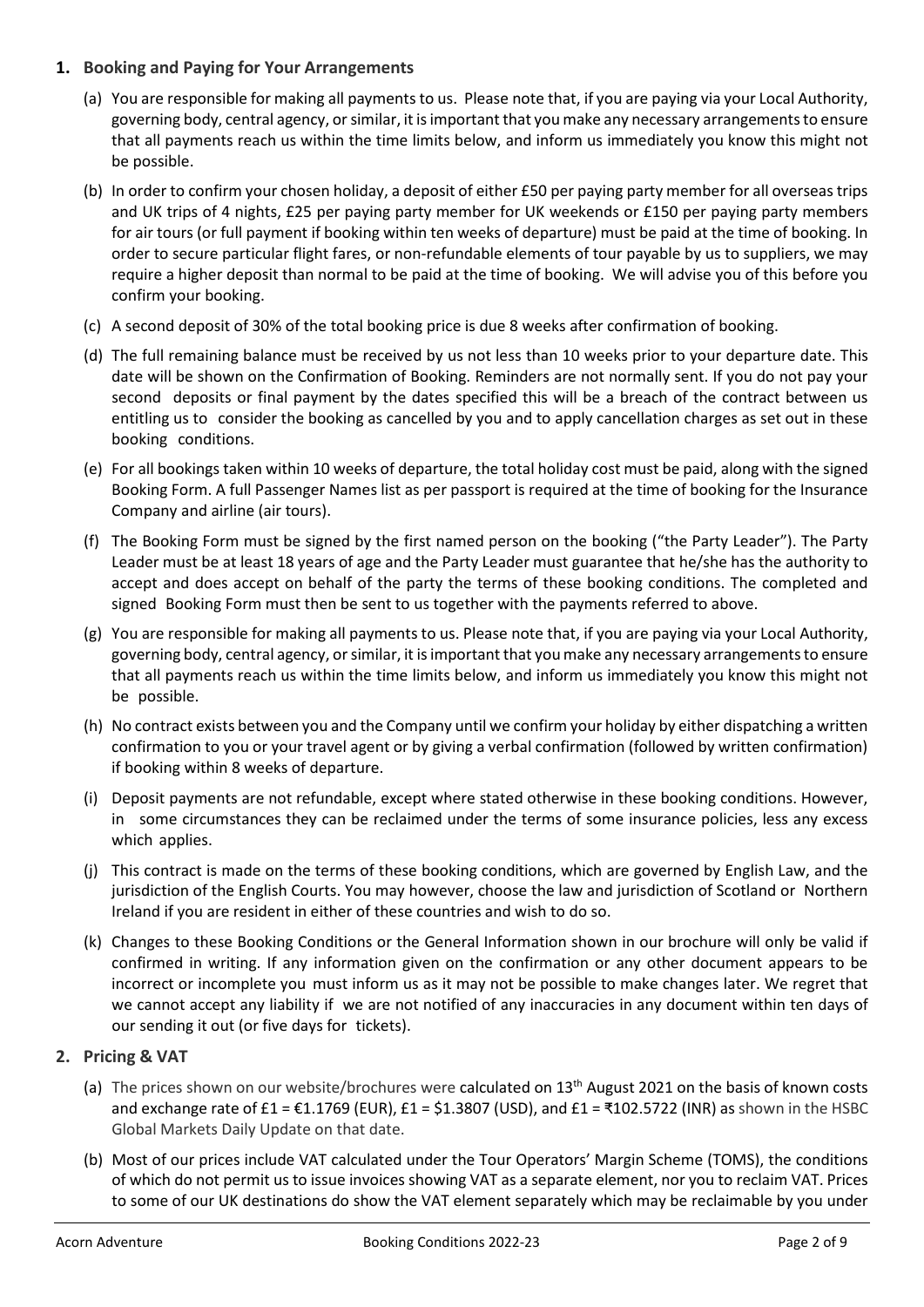normal VAT rules. Our prices and invoices will clearly state where VAT is a separate element.

- (c) We reserve the right to alter the prices of any of the holidays shown in our brochure. You will be advised of the current price of the holiday that you wish to book before your contract is confirmed.
- (d) Changes in transportation costs, including the cost of fuel, dues, taxes or fees chargeable for services, such as landing taxes or embarkation or disembarkation fees at ports and airports, and exchange rates mean that the price of your travel arrangements may change after you have booked. However, there will be no change within 30 days of your departure. We will absorb and you will not be charged for any increase equivalent to 2% of the price of your travel arrangements, which excludes insurance premiums and any amendment charges. You will be charged for the amount over and above that, plus an administration charge of £1 per person together with an amount to cover agents' commission. If this means that you have to pay an increase of more than 10% of the price of your travel arrangements, you will have the option of accepting a change to another holiday if we are able to offer one (we will refund any price difference if the alternative is of a lower value), or cancelling and receiving a full refund of all monies paid, except for any amendment charges.

Should you decide to cancel: 1) you must do so within 14 days from the date on your final invoice, 2) We will provide a refund of insurance premiums paid to us if you can show that you are unable to transfer or reuse your policy. Should the price of your holiday go down due to the changes mentioned above, by more than 2% of your holiday cost, then any refund due will be paid to you. However, please note that travel arrangements are not always purchased in local currency and some apparent changes have no impact on the price of your travel due to contractual and other protection in place.

All monies you pay to the travel agent are held by him on behalf and for the benefit of the Trustees of the Air Travel Trust at all times. This is subject to the agent's obligation to pay it to us for so long as we do not fail. If we fail, any money held at that time by the agent, or subsequently accepted from you by him, is and continues to be held on behalf of and for the benefit of the Trustees of the Air Travel Trust without any obligation to pay that money to us.

### <span id="page-3-0"></span>**3. Your Financial Protection**

(a) For flight-based holidays this is through our Air Travel Organiser's Licence, number 10489, issued by the Civil Aviation Authority, Gatwick Airport South, West Sussex, RH6 0YR, UK, telephone 0333 103 6350, email [claims@caa.co.uk.](mailto:claims@caa.co.uk)

When you buy an ATOL protected flight, or flight inclusive package from us you will receive an ATOL Certificate. This lists what is financially protected, where you can get information on what this means for you and who to contact if things go wrong.

We will provide you with the services listed on the ATOL Certificate (or a suitable alternative). In some cases, where we aren't able to do so for reasons of insolvency, an alternative ATOL holder may provide you with the services you have bought or a suitable alternative (at no extra cost to you). You agree to accept that in those circumstances the alternative ATOL holder will perform those obligations and you agree to pay any money outstanding to be paid by you under your contract to that alternative ATOL holder. However, you also agree that in some cases it will not be possible to appoint an alternative ATOL holder, in which case you will be entitled to make a claim under the ATOL scheme (or your credit card issuer where applicable).

If we are unable to provide the services listed (or a suitable alternative, through an alternative ATOL holder or otherwise) for reasons of insolvency, the Trustees of the Air Travel Trust may make a payment to (or confer a benefit on) you under the ATOL scheme. You agree that in return for such a payment or benefit you assign absolutely to those Trustees any claims which you have or may have arising out of or relating to the nonprovision of the services, including any claim against us, the travel agent (or your credit card issuer where applicable). You also agree that any such claims may be re-assigned to another body, if that other body has paid sums you have claimed under the ATOL scheme.

(b) We provide full financial protection for our package holidays by way of a bond held by ABTA – The Travel Association, 30 Park Street, London, SE1 9EQ, [www.abta.com.](http://www.abta.com/) You agree to accept that in the event of our insolvency ABTA may arrange for the services you have bought to continue, or for a suitable alternative to be provided at the same cost as your original booking. You also agree to accept that in circumstances where the travel service supplier provides the services you have bought, you agree to pay any outstanding sum under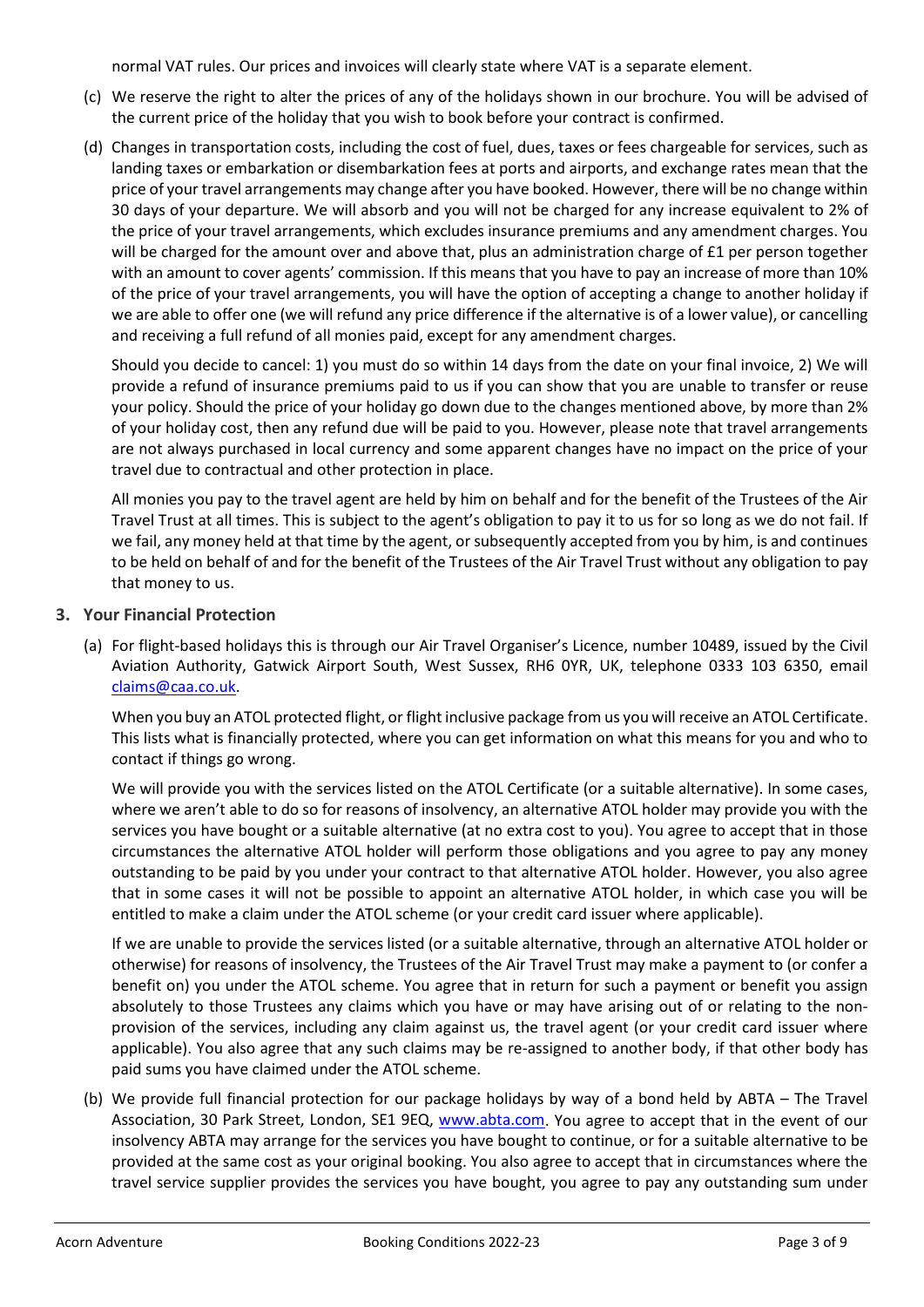your contract with us to that alternative travel service provider. However, you also agree that in some cases the services will not be provided, in which case you will be entitled to make a claim under ABTA's Scheme of Protection (or your payment card issuer where applicable) for a refund of the monies you have paid.

(c) We provide full financial protection for our package holidays by way of a bond held by our bank, HSBC. Details are available on request.

# <span id="page-4-0"></span>**4. ABTA**

We are a Member of ABTA, membership number Y4983. We are obliged to maintain a high standard of service to you by ABTA's Code of Conduct. We can also offer you ABTA's scheme for the resolution of disputes which is approved by the Chartered Trading Standards Institute. If we can't resolve your complaint, go to [www.abta.com](http://www.abta.com/) to use ABTA's simple procedure. Further information on the Code and ABTA's assistance in resolving disputes can be found on the website.

- <span id="page-4-1"></span>**5. If you change or cancel your booking**
	- (a) Please read each of our booking documents carefully as soon as received and contact us immediately if any information appears to be incorrect or incomplete as it may not be possible to make changes later.
	- (b) If you should wish at any time to change your arrangements in any way, for example your chosen departure date or accommodation, we will do our utmost to accommodate your request(s) but this may not always be possible. You must confirm in writing any requests for changes to be made. We reserve the right to make a £25 amendment charge per change per booking form and will pass on to you any costs we incur from our suppliers in making the alteration(s) requested. You should be aware that these costs are likely to increase the closer to the departure date that changes are made. Please note that in some cases (e.g. budget airlines) amendment charges (including ticket name changes) can exceed the initial costs.
	- (c) Should you, or any member of your party, need to cancel your chosen holiday once it has been confirmed, you must immediately advise us in writing. Your notice of cancellation will only be effective when it is received in writing by us at our offices. As we incur costs from the time we confirm your booking and may be unable to re-sell your holiday, the following cancellation charges will always be payable. Where the cancellation charge is shown as a percentage, this is calculated on the basis of the total cost payable by the person(s) cancelling excluding insurance premiums and amendment charges. These cancellation charges are payable by you whether or not you have already paid a sufficient amount to us in deposits.

| Period before departure within which written notification<br>of cancellation(s) is received by us | Cancellation charge per person cancelling |
|---------------------------------------------------------------------------------------------------|-------------------------------------------|
| 70 days or more                                                                                   | $1st$ & 2 <sup>nd</sup> deposits due only |
| $69$ to 22 days                                                                                   | 75% of total cost                         |
| 21 - 0 days                                                                                       | 100% of total cost                        |

- (d) Depending on the reason for cancellation, you may be able to reclaim these cancellation charges, less any applicable excess, under the terms of an insurance policy. Claims must be made direct to the insurance company. If any member of your party is prevented from travelling, that person may transfer their place to someone else providing we are notified not less than two weeks before departure.
- (e) Where a transfer to a person of your choice can be made, all costs and charges incurred by us and/or incurred or imposed by any of our suppliers as a result must be paid before the transfer can be affected. For flight inclusive bookings, you must pay the charges levied by the airline concerned. As most airlines do not permit name changes after tickets have been issued for any reason, these charges are likely to be the full cost of the flight.

### <span id="page-4-2"></span>**6. If we change or cancel your booking**

- (a) As we plan your holiday arrangements many months in advance, we may occasionally have to make changes or cancel your booking and we reserve the right to do so at any time.
- (b) If we make a major change to your holiday, we will inform you or your travel agent as soon as reasonably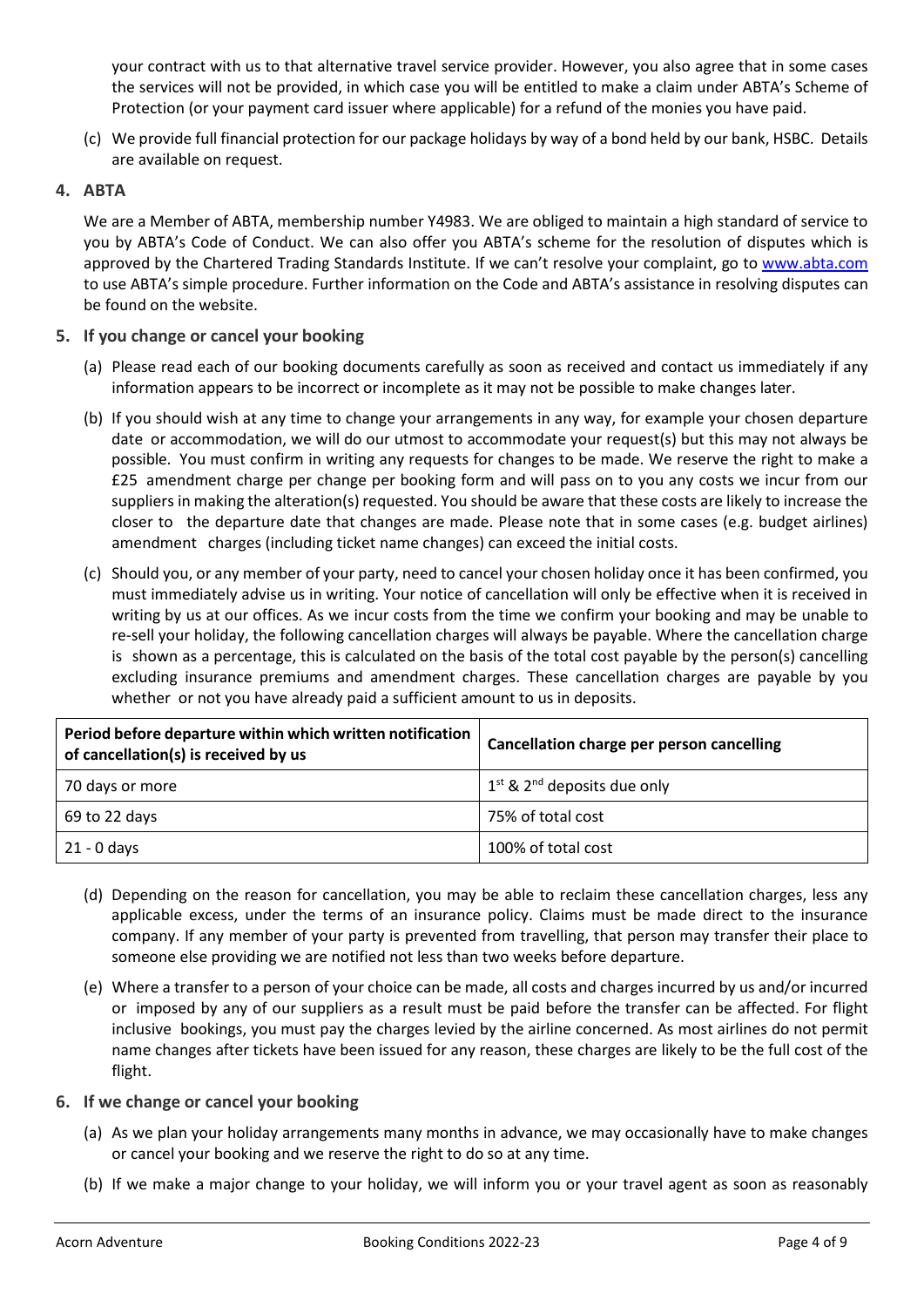possible if there is time before your departure. You will have the choice of either accepting the change of arrangements, accepting an offer of alternative travel arrangements of comparable standard from us if available (we will refund any price difference if the alternative is of a lower value), or cancelling your holiday and receiving a full refund of all monies paid.

- (c) In some cases, we will also pay compensation (see below). These options don't apply for minor changes. Examples of minor changes include alteration of your outward/return flights by less than 12 hours, changes to aircraft type, change of accommodation to another of the same or higher standard, changes of carriers. Please note that carriers such as airlines used in the brochure may be subject to change.
- (d) We will not cancel your travel arrangements less than 10 weeks before your departure date, except for reasons of force majeure or failure by you to pay the final balance. We may cancel your holiday before this date if, e.g., the minimum number of clients required for a particular travel arrangement is not reached. If your holiday is cancelled you can either have a refund of all monies paid or accept an offer of alternative travel arrangements of comparable standard from us, if available (we will refund any price difference if the alternative is of a lower value). In some cases, we will pay compensation (see below).
- (e) If we cancel or make a major change and you accept a refund, we will provide a full refund of your travel insurance premiums if you paid them to us and can show that you are unable to transfer or reuse your policy.
- (f) If we cancel, or make a major change, we will pay compensation as detailed below except where the major change or cancellation arises due to reasons of force majeure. The compensation that we offer does not exclude you from claiming more if you are entitled to do so.

| a. 70 days or more before departure: | we pay £5 compensation per paying member.  |
|--------------------------------------|--------------------------------------------|
| b. 69 to 22 days before departure:   | we pay £10 compensation per paying member. |
| c. 21 days or less:                  | we pay £20 compensation per paying member. |

(g) NB. If you have booked a flight through us and your flight is cancelled or delayed, your flight ticket is downgraded or boarding is denied by your airline in circumstances which would entitle you to claim compensation against the airline under EC Regulation No 261/2004 - the Denied Boarding Regulations 2004, you must pursue the airline for the compensation due to you. All sums you receive or are entitled to receive from the airline concerned by virtue of these Regulations represent the full amount of your entitlement to compensation or any other payment arising from such cancellation, delay, downgrading or denied boarding.

This includes any disappointment, distress, inconvenience, or effect on any other arrangements. The fact a delay may entitle you to cancel your flight does not automatically entitle you to cancel any other arrangements even where those arrangements have been made in conjunction with your flight. We have no liability to make any payment to you in relation to the Denied Boarding Regulations or in respect of any flight cancellation or delay, downgrading of any flight ticket or denial of any boarding as the full amount of your entitlement to any compensation or other payment (as dealt with above) is covered by the airline's obligations under the Denied Boarding Regulations. If, for any reason, you do not claim against the airline and make a claim for compensation from us, you must, at the time of payment of any compensation to you, make a complete assignment to us of the rights you have against the airline in relation to the claim that gives rise to that compensation payment. If your airline does not comply with these rules you should complain to the Civil Aviation Authority [\(www.caa.co.uk\)](http://www.caa.co.uk/).

# <span id="page-5-0"></span>**7. Force Majeure**

We will not pay you compensation if we have to cancel or change your travel arrangements in any way because of unusual or unforeseeable circumstances beyond our control. These can include, for example, war, riot, industrial dispute, terrorist activity and its consequences, natural or nuclear disaster, fire, adverse weather conditions, epidemics and pandemics, unavoidable technical problems with transport.

# <span id="page-5-1"></span>**8. Our Liability to You**

(a) If the contract we have with you is not performed or is improperly performed by us or our suppliers we will pay you appropriate compensation if this has affected the enjoyment of your travel arrangements. However, we will not be liable where any failure in the performance of the contract is due to: you; or a third party unconnected with the provision of the travel arrangements and where the failure is unforeseeable or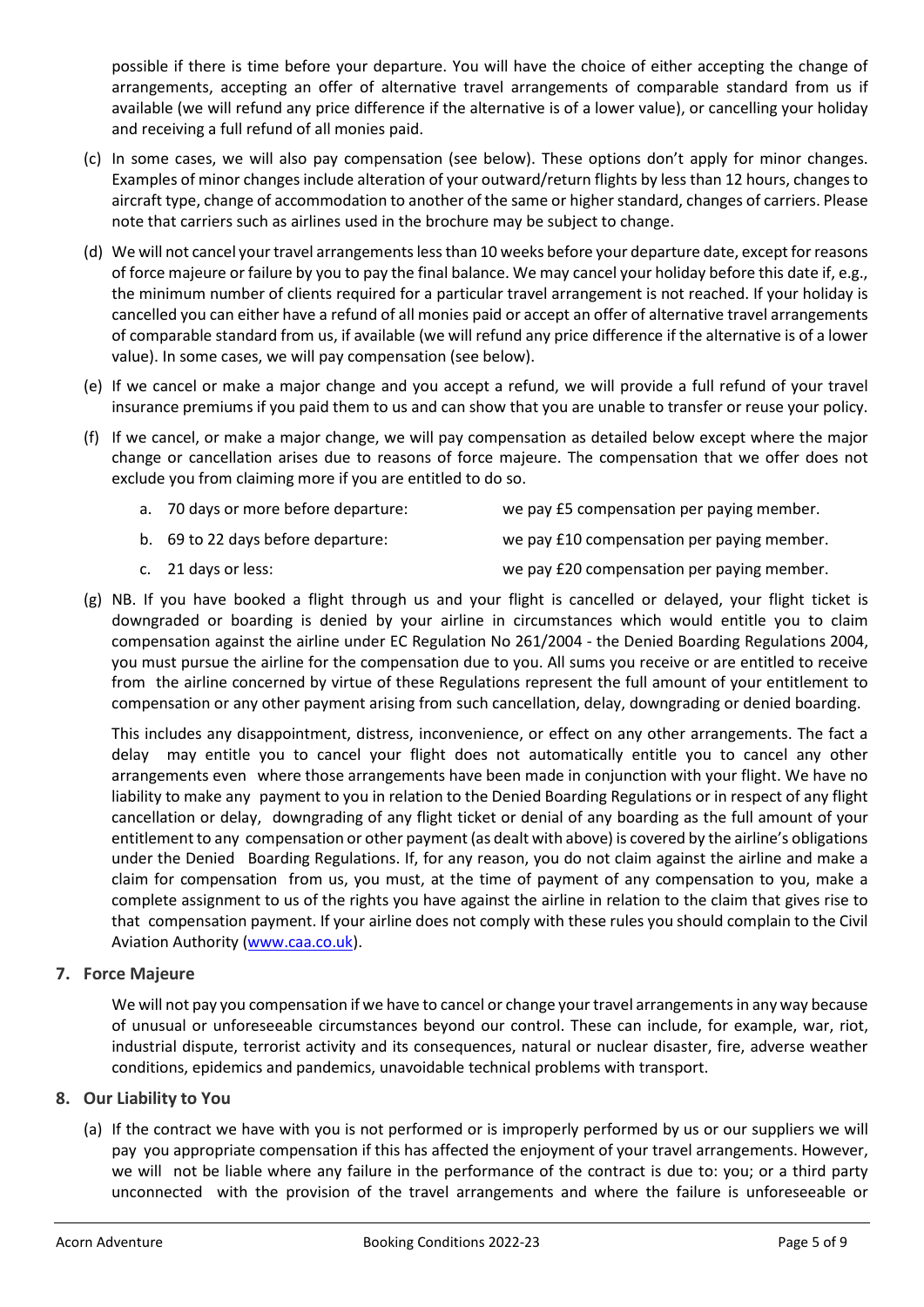unavoidable; or unusual and unforeseeable circumstances beyond our control, the consequences of which could not have been avoided even if all due care had been exercised; or an event which we or our suppliers, even with all due care, could not foresee or forestall.

(b) Our liability, except in cases involving death, injury, or illness, shall be limited to a maximum of three times the cost of your travel arrangements. Our liability will also be limited in accordance with and/or in an identical manner to:

The contractual terms of the companies that provide the transportation for your travel arrangements. These terms are incorporated into this contract; and

Any relevant international convention, for example the Montreal Convention in respect of travel by air, the Athens Convention in respect of travel by sea, the Berne Convention in respect of travel by rail and the Paris Convention in respect of the provision of accommodation, which limit the amount of compensation that you can claim for death, injury, delay to passengers and loss, damage, and delay to luggage. We are to be regarded as having all benefit of any limitation of compensation contained in these or any conventions.

- (c) Under EU law (Regulation 261/2004) you have rights in some circumstances to refunds and/or compensation from your airline in cases of denied boarding, cancellation, or delay to flights. Full details of these rights will be publicised at EU airports and will also be available from airlines. However, reimbursement in such cases will not automatically entitle you to a refund of your holiday cost from us. Your right to a refund and/or compensation from us is set out in the clause 'Changes and Cancellations by us'. If any payments to you are due from us, any payment made to you by the airline will be deducted from this amount. If your airline does not comply with these rules you should complain to the Civil Aviation Authority [\(www.caa.co.uk\)](http://www.caa.co.uk/).
- <span id="page-6-0"></span>**9. Complaints and dispute resolution**
	- (a) If you have a problem during your holiday, please inform the relevant supplier (e.g. your hotelier). If the complaint or problem is not resolved to your satisfaction straight away, you must contact us with full details as soon as possible, or at least within 48 hours. Until we know about a problem or complaint, we cannot assist and therefore cannot be held liable.
	- (b) If you remain dissatisfied by our response, however, you must write to us at 22 Worcester Street, Stourbridge DY8 1AN, within 28 days of your return to the UK giving your booking reference and full details of your complaint. Please keep your letter concise and to the point. It is strongly recommended that you communicate any complaint to the supplier of the services as well as to our representative without delay and complete a report form whilst in resort. If you fail to follow this simple procedure, we will have been deprived of the opportunity to investigate and rectify your complaint whilst you were in resort and this may affect your rights under this contract.
	- (c) We are obliged to maintain a high standard of service to you by ABTA's Code of Conduct. We can also offer you an arbitration scheme for the resolution of disputes arising out of, or in connection with this contract. Further information on the Code and arbitration can be found on ABTA's websit[e www.abta.com](http://www.abta.com/)

### <span id="page-6-1"></span>**10. Your responsibilities, conduct and behaviour**

- (a) Bookings are accepted on the understanding that all persons travelling are normally in good health and able to fulfil the physical demands of the chosen holiday. Please do not take risks while on an activity. In the interests of safety, you must follow the guidance in our notes, as well as that provided by any of our staff, agents, suppliers or indeed anybody on our behalf; comply with any local codes of conduct, follow the Country Code, and act sensibly and prudently at all times.
- (b) It is your responsibility to ensure that you are in possession of all necessary travel and health documents before departure. All costs incurred in obtaining such documentation must be paid by you. We regret we cannot accept any liability if you are refused entry onto any transport or into any country due to failure on your part to carry correct documentation such as a valid passport and relevant visas. Please pay particular attention to passport and/or visa requirements of countries through which you may be transiting. If you or any member of your party is not a British citizen or holds a non-British passport, or holds a non-machine-readable British passport, you must check passport and visa requirements with the Embassy or Consulate of the country(ies) to or through which you are intending to travel. If failure to have any necessary travel or other documents results in fines, surcharges or other financial penalty being imposed on us, you will be responsible for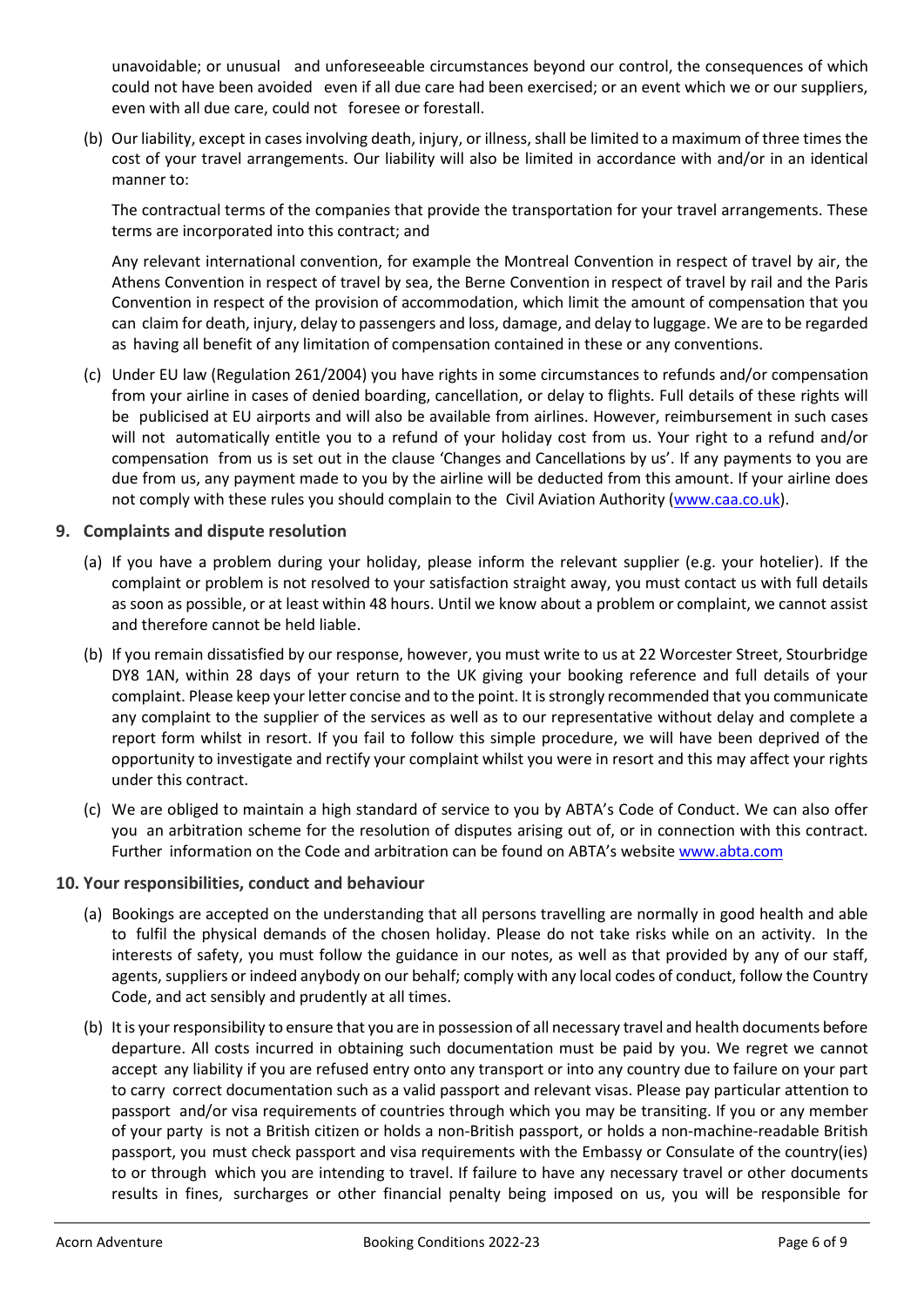reimbursing us accordingly.

For all travel abroad we recommend you take FCO advice: [www.gov.uk/knowbeforeyougo.](https://www.gov.uk/knowbeforeyougo)

Information on health can be found on the NHS website: [www.nhs.uk/livewell/travelhealth](http://www.nhs.uk/livewell/travelhealth)

For European holidays, it is recommended that all members of the party obtain a free European Health Insurance Card (EHIC) prior to departure. Details can be found via the above website.

- (c) When you book with us, you accept responsibility for any damage or loss caused by the actions or inactions of you or any member of your party. Full payment for any such damage or loss (including lost keys) must be paid direct at the time to the accommodation owner or manager or other supplier. If you fail to do so, you will be responsible for meeting any claims subsequently made against us (together with our own and the other party's full legal costs) as a result of your actions.
- (d) The Party Leader is at all times responsible for the standards of behaviour of all members of the party.
- (e) We expect all clients to have consideration for other people. If in our reasonable opinion or in the reasonable opinion of any other person in authority, you or any member of your party behaves in such a way as to cause or be likely to cause danger, upset or distress to any third party or damage to property, we are entitled, without prior notice, to terminate the holiday of the person(s) concerned. In this situation, the person(s) concerned will be required to leave the accommodation or other service. We will have no further responsibility toward such person(s) including any return travel arrangements. No refunds will be made and we will not pay any expenses or costs incurred as a result of the termination.

# <span id="page-7-0"></span>**11. Special Requests and Medical Problems**

- (a) If you or any member of your party has any special request, you must advise us at the time of booking and clearly note it on your booking form.
- (b) Although we will endeavour to pass any reasonable requests on to the relevant supplier, we regret we cannot guarantee any request will be complied with unless we have confirmed this in writing. Confirmation that a special request has been noted or passed on to the supplier or the inclusion of the special request on your confirmation or any other documentation is not confirmation that the request will be met unless and until specifically confirmed. All special requests are subject to availability.
- (c) If you or any member of your party has any medical problem or disability which may affect your holiday, please tell us before you confirm your booking so that we can advise as to the suitability of the chosen arrangements. In any event, you must give us full details in writing at the time of booking.
- (d) If we reasonably feel unable to properly accommodate the particular needs of the person concerned, we must reserve the right to decline their reservation or, if full details are not given at the time of booking, cancel when we become aware of these details.

# <span id="page-7-1"></span>**12. Conditions of Suppliers**

- (a) Many of the services which make up your tour arrangements are provided by independent suppliers. Those suppliers provide these services in accordance with their own terms and conditions. Some of these terms and conditions may limit or exclude the supplier's liability to you, usually in accordance with applicable International Conventions, and may affect your rights to compensation. Copies of the relevant parts of these terms and conditions are available on request from ourselves or the supplier concerned.
- (b) This brochure is our responsibility, as your tour operator. It is not issued on behalf of, and does not commit, any independent organisations/suppliers/carriers whose services are featured in it.

# <span id="page-7-2"></span>**13. Delay**

- (a) On occasionsflights, coach journeys, or ferry crossings may be delayed or altered due to circumstances outside our control.
- (b) It will be the responsibility of the individual airline or cross-channel operator to offer refreshments depending on the length of the delay. Airlines and cross-channel operators do not offer compensation for inconvenience, loss of holiday time or delayed arrival in the UK due to flight delays.
- (c) Similarly, we are unable to make any compensatory payments or provide refunds for any unused holiday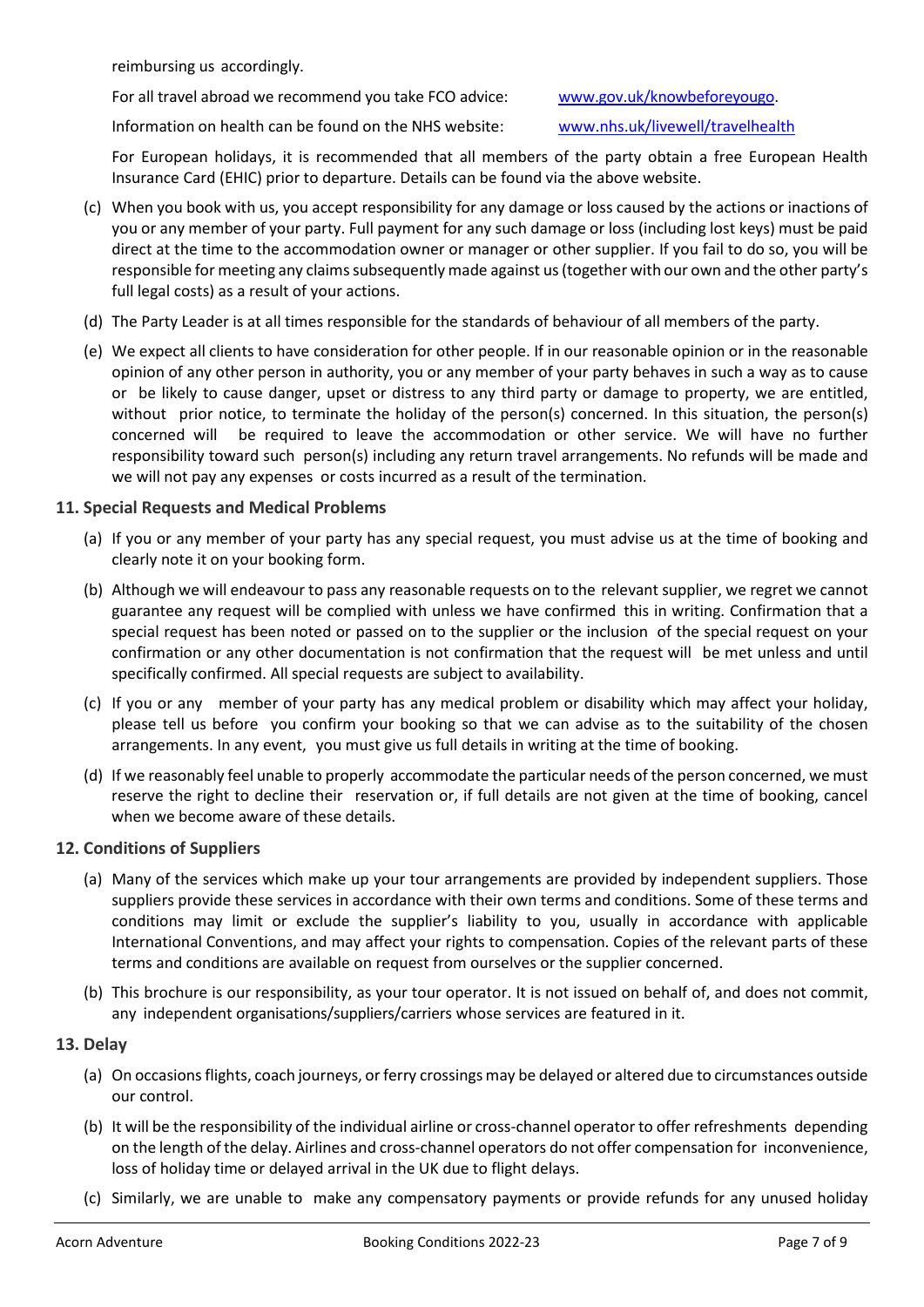accommodation or facilities, missed connections or additional losses or expenses due to an extended delay, including unexpected road traffic delays, on the outward and/or homeward points of departure. Insurance policies sometimes provide some cover in the event of such delays.

# <span id="page-8-0"></span>**14. Flights**

In accordance with EU Directive (EC) No 2111/2005 Article 9, we are required to bring to your attention the existence of a "Community list" which contains details of air carriers that are subject to an operating ban with the EU Community. The Community list is available for inspection at:

### [ec.europa.eu/transport/modes/air/safety/air-ban](http://ec.europa.eu/transport/modes/air/safety/air-ban/index_en.htm)

In accordance with EU Regulations we are required to advise you of the carrier(s) (or, if the carrier(s) is not known, the likely carrier(s)) that will operate your flight(s) at the time of booking. Where we are only able to inform you of the likely carrier(s) at the time of booking, we shall inform you of the identity of the actual carrier(s) as soon as we become aware of this. Any change to the operating carrier(s) after your booking has been confirmed will be notified to you as soon as possible.

We are not always in a position at the time of booking to confirm the flight timings which will be used in connection with your flight. The flight timings shown on our websites and in our brochures and detailed on your confirmation invoice are for guidance only and are subject to alteration and confirmation. The latest timings will be shown on your tickets which will be despatched to you approximately two weeks before departure. You must accordingly check your tickets very carefully immediately on receipt to ensure you have the correct flight times. It is possible that flight times may be changed even after tickets have been despatched - we will contact you as soon as possible if this occurs.

Any change in the identity of the carrier or flight timings will not entitle you to cancel or change to other arrangements without paying our normal charges except where specified in these conditions.

If an airline cancels a service on the route specified in your booking we will attempt to make arrangements with an alternative airline and/or an alternative route.

If the carrier with whom you have a confirmed reservation becomes subject to an operating ban as above as a result of which we/the carrier are unable to offer you a suitable alternative the provisions of the clause 'Changes and cancellation by us' will apply.

### <span id="page-8-1"></span>**15. Safety Standards and Excursions**

The requirements and standards of the country in which any services are supplied are those which apply to those services. As a general rule, these requirements and standards will not be the same as in the UK and may sometimes be lower. However, all aspects of your trip (transport, accommodation, visits, and excursions) will be audited according to the requirements and standards of the School Travel Forum, of which we are an assured member. Further details on can be found on the Forum's website: [www.schooltravelforum.com](http://www.schooltravelforum.com/)

Excursions or other tours that you may choose to book or pay for whilst you are on holiday are not part of your package holiday provided by us. For any excursion or other tour that you book, your contract will be with the operator of the excursion or tour and not with us. We are not responsible for the provision of the excursion or tour or for anything that happens during the course of its provision by the operator. For your convenience we may list in your itinerary any of your own chosen excursions that you inform us of in advance, and may arrange for your transport to and/or from such excursion sites. This assistance is for your convenience only and does not suggest any responsibility or liability on our part for any those excursions.

### <span id="page-8-2"></span>**16. Photography**

We regularly take photographs and videos for promotional and training purposes; if you do not want you and/or your group members to appear in these you must inform us in advance of your departure.

### <span id="page-8-3"></span>**17. Data Protection**

Please be assured that we have measures in place to protect the personal booking information held by us. This information will be passed on to the principal and to the relevant suppliers of your travel arrangements. The information may also be provided to public authorities such as customs or immigration if required by them, or as required by law. Certain information may also be passed to security or credit checking companies. We will only